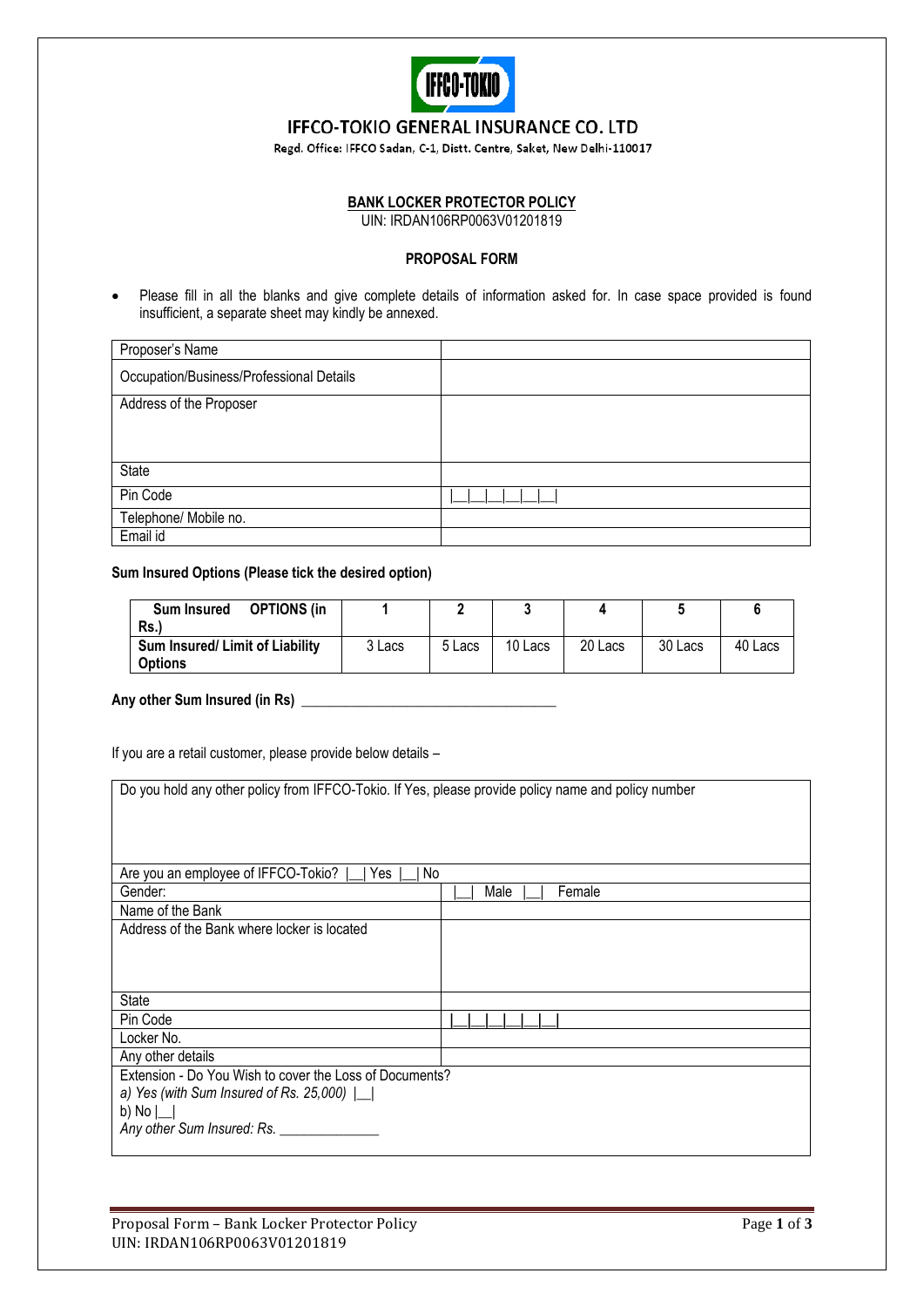

### **Note:**

1. Kindly provide details of the Insured Persons as per Annexure 1 (not applicable for retail customers).

2. Kindly provide item-wise Sum Insured details as per Annexure 2 attached with this form.These details are mandatory for Sum Insured equal to and above Rs. 30 Lacs.(applicable for both retail and non retail customers)

I/We hereby declare that subject to any exceptions and variations disclosed in item below:

- 1. All reasonable steps to safeguard the property against loss or damage will be taken.
- 2. All the proofs, evidences and documents required in case of a claim will be provided to the Insurer.
- 3. I/We have disclosed all the facts which could influence the acceptance of this Proposal or the term(s) to be approved and the above facts, documents, statements shall be the basis of Contract between me/Us and IFFCO-Tokio General Insurance Co. Ltd.

I hereby declare and warrant that the above statements are true and complete. I agree that this proposal shall form the basis of the contract should the insurance be effected. If after the insurance is affected, it is found that the statements, answers or particulars stated in the proposal form and its questionnaires are incorrect or untrue in any respect, the insurance company shall incur no liability under this insurance.

I have read the prospectus/sales literature and am willing to accept the coverage subject to the terms, conditions and exceptions prescribed by the insurance company therein.

Date:……………….. **Place:………………. ………….. …………………**

Signature & Stamp of the Proposer

**Premium Detail:** Mode of payment. ---------------------- Rs. ---------------------- (including Tax) Cheque No. ……………………………………………. Cheque Date ……………………………… Bank ……………………………………………

# **PROHIBITION OF REBATES**

Section 41 of the Insurance Act 1938 provides as follows:

- 1. No person shall allow, or offer to allow, either directly or indirectly as an inducement to any person to take out or renew or continue an insurance in respect of any kind of risk relating to lives or property in India any rebate of the whole or part of the commission payable or any rebate of the premium shown on the policy except such rebate as may be allowed in accordance with the published prospectus or tables of the insurer.
- 2. Any person making default in Company with the provisions of the section shall be punishable with fine which may extend to ten lakh rupees.